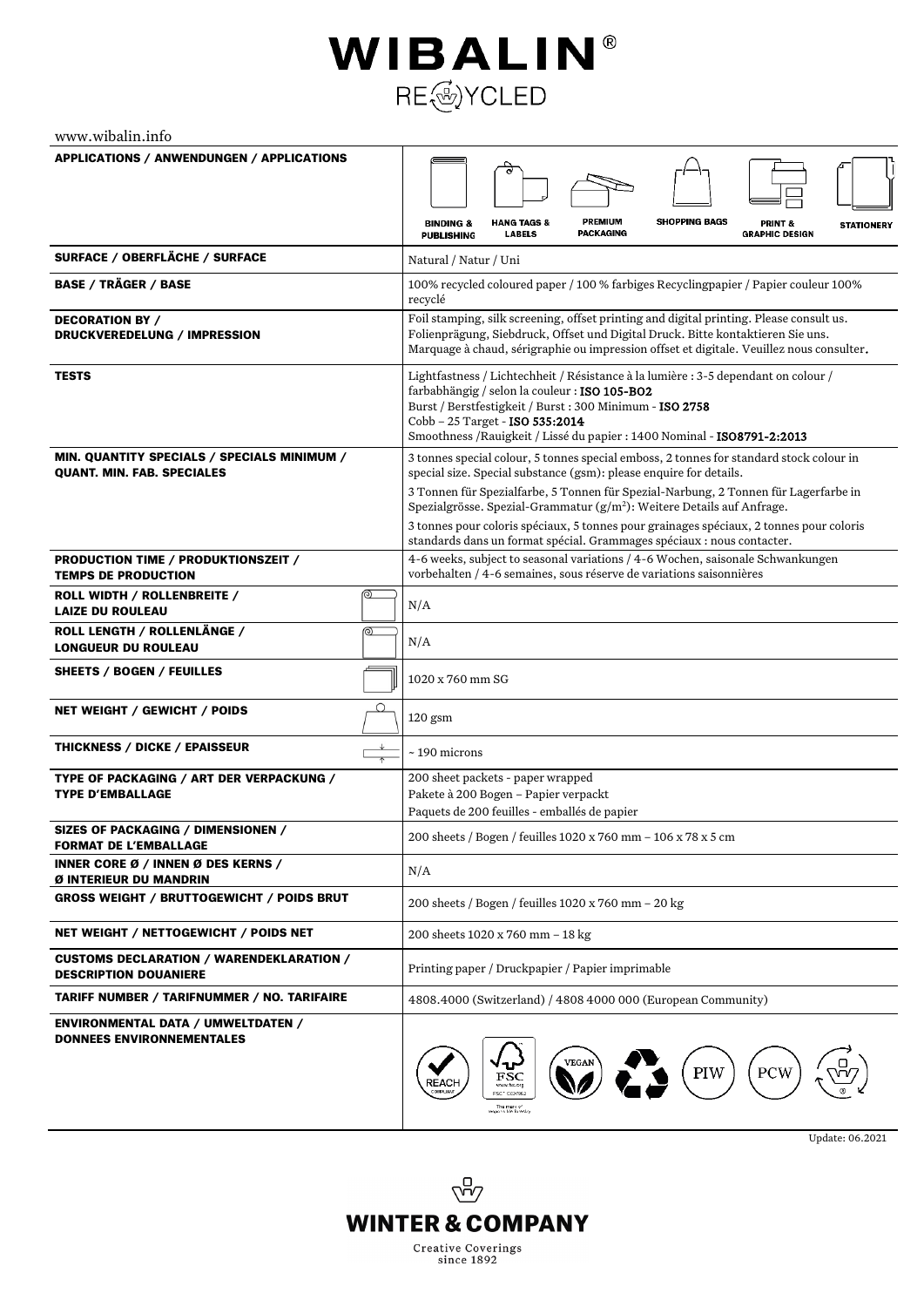

www.wibalin.info

## **ENVIRONMENTAL DATASHEET**